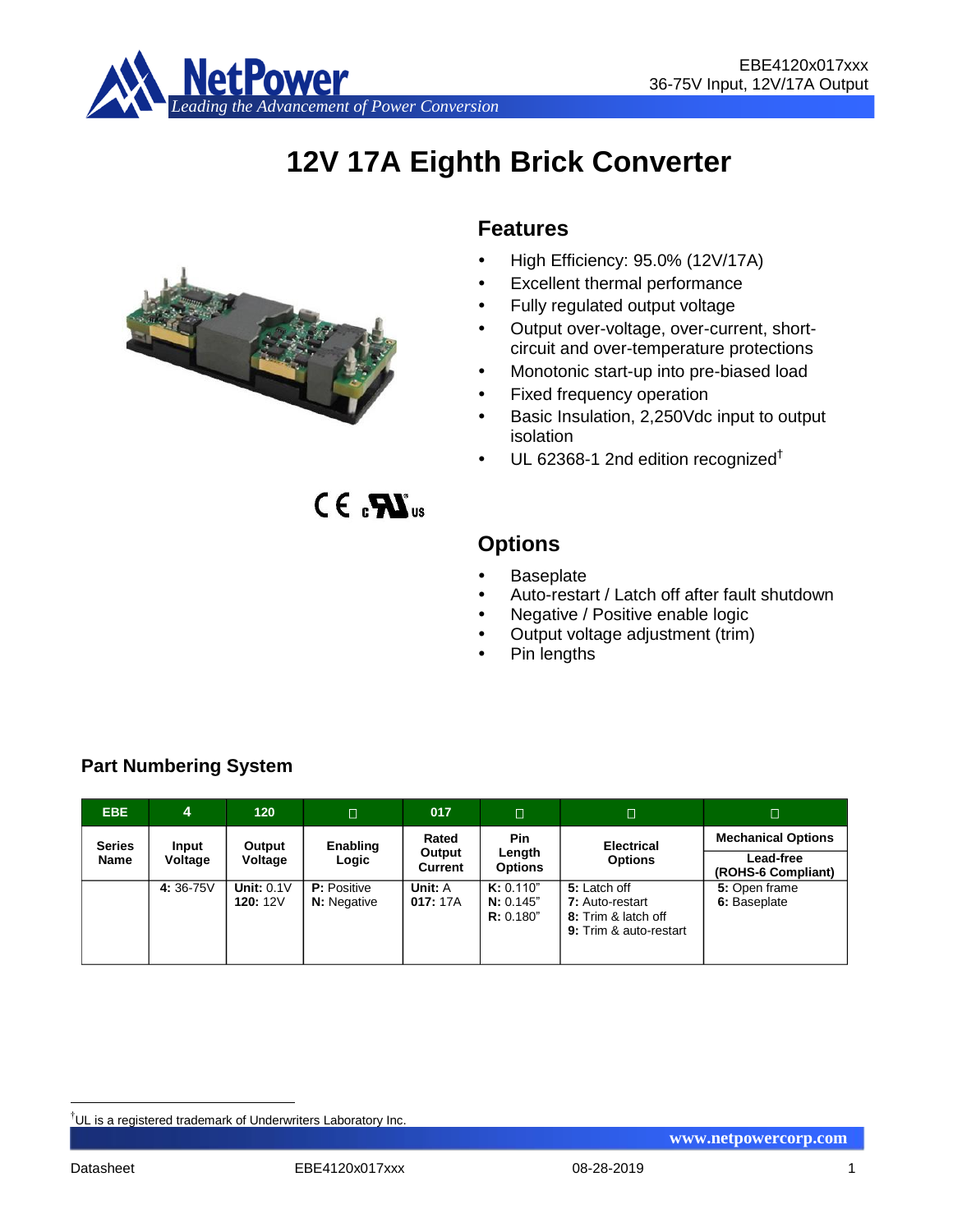

# **Absolute Maximum Rating**

Excessive stresses over these absolute maximum ratings can cause permanent damage to the converter. Operation should be limited to the conditions outlined under the Electrical Specification Section.

| <b>Parameter</b>                                                             | Min    | <b>Max</b> | Unit |
|------------------------------------------------------------------------------|--------|------------|------|
| Input Voltage (continuous)                                                   | $-0.5$ | 75         | Vdc  |
| Input Voltage ( < 100ms, operating)                                          |        | 100        | Vdc  |
| Input Voltage (continuous, non-operating)                                    |        | 100        | Vdc  |
| <b>Operating Ambient Temperature</b><br>(See Thermal Considerations section) | -40    | $85*$      | °С   |
| Storage Temperature                                                          | -55    | 125        | °С   |

*\*Derating curves provided in this datasheet end at 85ºC ambient temperature. Operation above 85ºC ambient temperature is allowed provided the temperatures of the key components or the baseplate do not exceed the limit stated in the Thermal Considerations section.*

### **Electrical Specifications**

These specifications are valid over the converter's full range of input voltage, resistive load, and temperature unless noted otherwise.

#### **Input Specifications**

| <b>Parameter</b>                                                                         | <b>Min</b> | <b>Typical</b> | <b>Max</b> | Unit       |
|------------------------------------------------------------------------------------------|------------|----------------|------------|------------|
| Input Voltage                                                                            | 36         | 48             | 75         | <b>Vdc</b> |
| Input Current                                                                            |            |                | 10         | A          |
| Quiescent Input Current (typical Vin)                                                    |            | 80             | 100        | mA         |
| <b>Standby Input Current</b>                                                             |            | 3              | 8          | mA         |
| Input Reflected-ripple Current, peak-to-peak<br>(5 Hz to 20 MHz, 12 µH source impedance) |            | 20             |            | mA         |
| Input Turn-on Voltage Threshold                                                          | 34         | 35             | 36         |            |
| Input Turn-off Voltage Threshold                                                         | 32         | 33             | 34         |            |
| Input Voltage ON/OFF Control Hysteresis                                                  |            | c              | 3          |            |

#### **Output Specifications**

| <b>Parameter</b>                                                                                                                                                                                  | Min      | <b>Typical</b>      | <b>Max</b> | Unit           |
|---------------------------------------------------------------------------------------------------------------------------------------------------------------------------------------------------|----------|---------------------|------------|----------------|
| Output Voltage Set Point<br>(typical Vin; full load; $Ta = 25^{\circ}C$ )                                                                                                                         |          | 12.0                |            | V              |
| Output Voltage Set Point Accuracy<br>(typical Vin; full load; $Ta = 25^{\circ}C$ )                                                                                                                | $-1.5$   |                     | $+1.5$     | %Vo            |
| Output Voltage Set Point Accuracy (over all conditions)                                                                                                                                           | -3       |                     | $+3$       | %Vo            |
| <b>Output Regulation:</b><br>Line Regulation (full range input voltage, 1/2 full load)<br>Load Regulation(full range load, typical Vin)<br>Temperature (Ta = -40 $^{\circ}$ C to 85 $^{\circ}$ C) |          | 0.05<br>0.05<br>0.1 | 0.2<br>0.2 | %Vo            |
| Output Ripple and Noise Voltage<br><b>RMS</b><br>Peak-to-peak (5 Hz to 20 MHz bandwidth, typical Vin)                                                                                             |          | 80<br>200           | 100<br>250 | mVrms<br>mVp-p |
| <b>Output Current</b>                                                                                                                                                                             | $\Omega$ |                     | 17         | A              |
| <b>Output Power</b>                                                                                                                                                                               | $\Omega$ |                     | 204        | W              |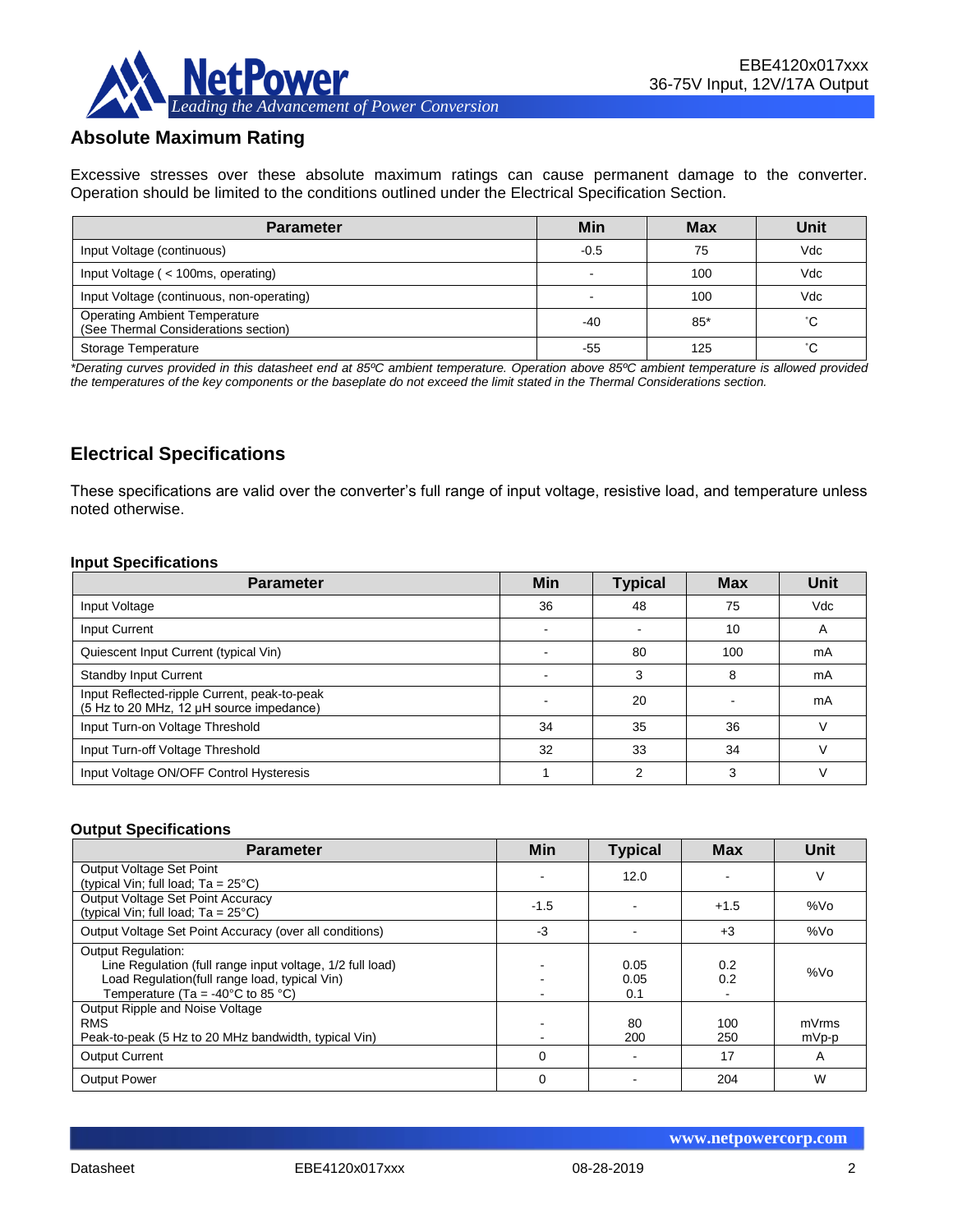

#### **Output Specifications (Continued)**

| <b>Parameter</b>                                                                                                                         | Min | <b>Typical</b> | <b>Max</b> | Unit      |
|------------------------------------------------------------------------------------------------------------------------------------------|-----|----------------|------------|-----------|
| Efficiency<br>(typical Vin; full load; $Ta = 25^{\circ}C$ )                                                                              |     | 95.0           |            | %         |
| <b>Output Ripple Frequency</b>                                                                                                           | 400 | 420            | 450        | kHz       |
| <b>External Load Capacitance</b>                                                                                                         |     |                | 10,000     | μF        |
| Startup Delay, duration from enabling signal to Vo reaches 10% of its set<br>point.<br>(typical Vin; full load; $Ta = 25^{\circ}C$ )     |     | 6              |            | ms        |
| Startup Time, duration for Vo to rise from 10% of its set point to within its<br>regulation band.<br>(typical Vin; full load; Ta = 25°C) |     | 5              |            | ms        |
| <b>Output Over Current Protection Set Point</b>                                                                                          | 20  | 24             | 36         | A         |
| Output Trim Range in % of typical Vo                                                                                                     | 90  |                | 110        | $\%$      |
| <b>Dynamic Response</b><br>(typical Vin; $Ta = 25^{\circ}C$ ; load transient 0.1A/ $\mu s$ )<br>Load steps from 50% to 75% of full load: |     |                |            |           |
| Peak deviation<br>Settling time (within 10% band of Vo deviation)<br>Load step from 75% to 50% of full load                              |     | 5<br>300       |            | %Vo<br>μs |
| Peak deviation<br>Settling time (within 10% band of Vo deviation)                                                                        |     | 5<br>300       |            | %Vo<br>μs |

#### **General Specifications**

| <b>Parameter</b>                                                                                                | Min    | <b>Typical</b> | <b>Max</b> | <b>Unit</b>  |
|-----------------------------------------------------------------------------------------------------------------|--------|----------------|------------|--------------|
| Remote Enable                                                                                                   |        |                |            |              |
| Logic Low:                                                                                                      |        |                |            |              |
| $ION/OFF = 1.0mA$                                                                                               | 0      |                | 1.2        |              |
| $VON/OFF = 0.0V$                                                                                                |        |                | 1.0        | mA           |
| Logic High:                                                                                                     |        |                |            |              |
| $ION/OFF = 0.0µA$                                                                                               | 3.5    |                | 15         |              |
| Leakage Current                                                                                                 | $\sim$ |                | 50         | μA           |
| <b>Isolation Capacitance</b>                                                                                    |        | 150            |            | pF           |
| <b>Insulation Resistance</b>                                                                                    | 10     |                |            | $M\Omega$    |
| Calculated MTBF (Telecordia SR-332, 2011, Issue 3), full load, 40°C,<br>60% upper confidence level, typical Vin |        | 8.1            |            | $10^6$ -hour |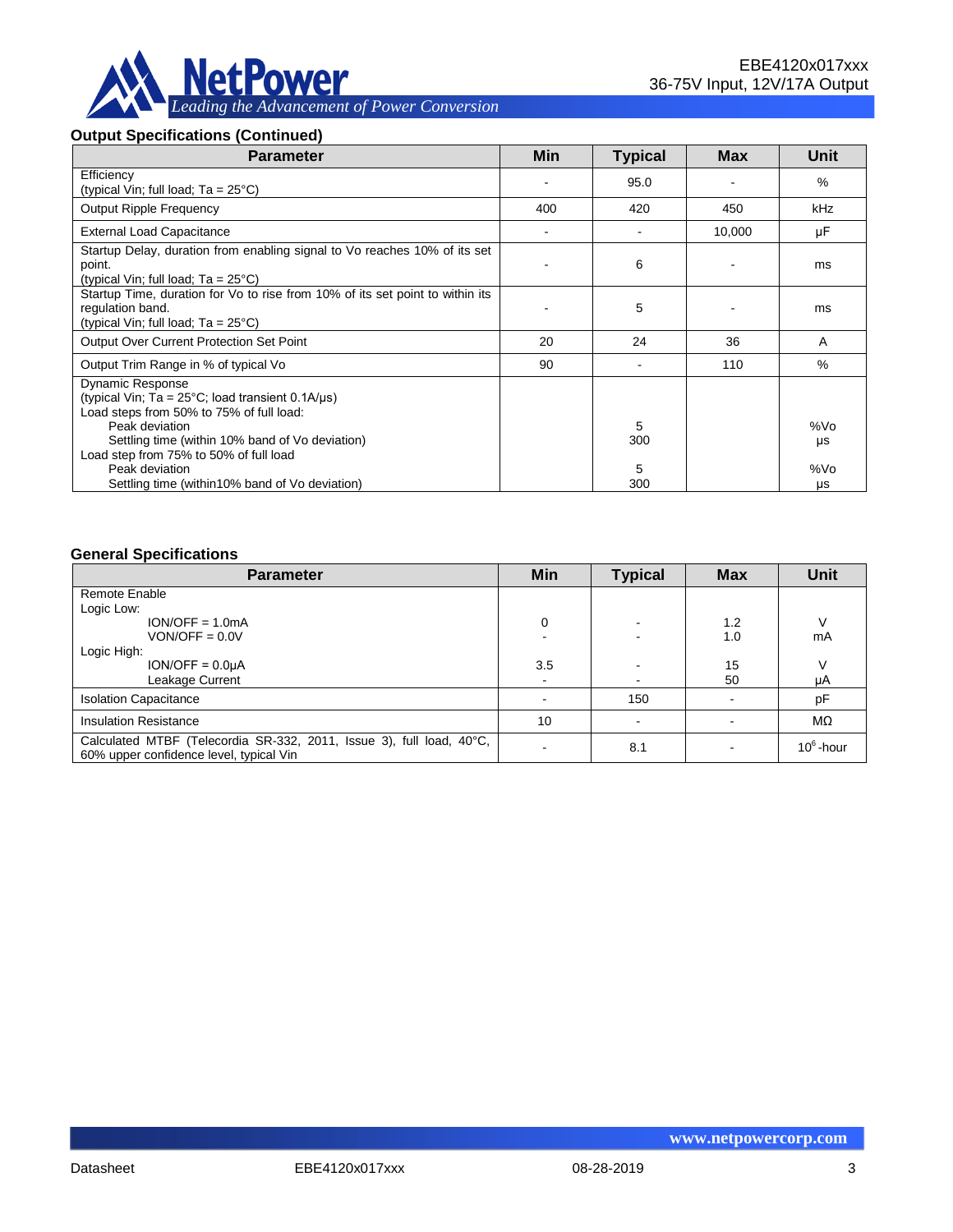





**Time – t (100μs/div) Figure 5.** Transient Load Response (typical Vin, load current steps from 75% to 50% at a slew rate  $0.1A/\mu s$ 

**Time – t (100μs/div) Figure 6.** Transient Load Response (typical Vin, load current steps from 50% to 75% at a slew rate 0.1A/µs)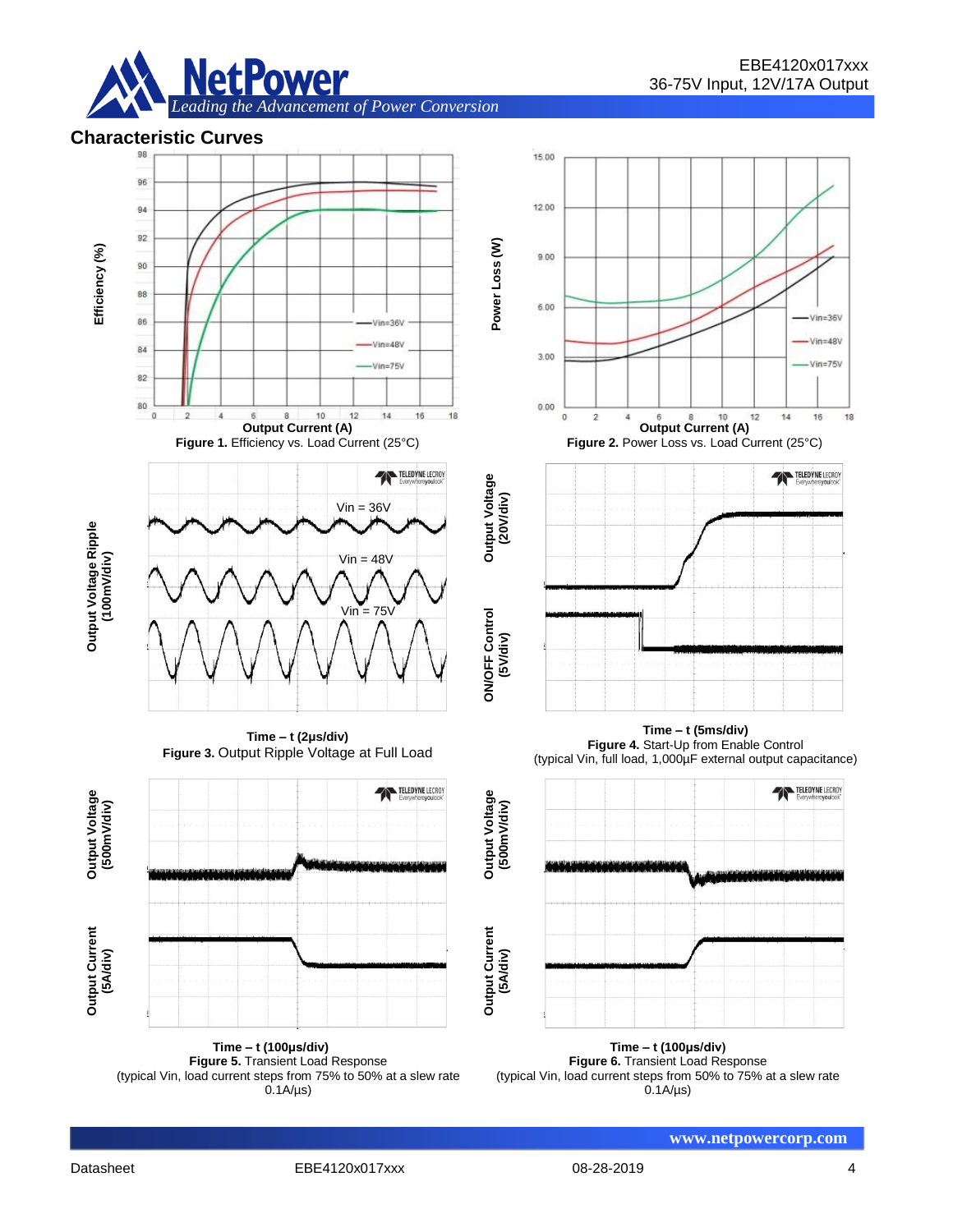





**Figure 8.** Thermal Image for Airflow Direction 3 (17A output, 55°C ambient, 200 LFM, typical Vin, open frame unit)

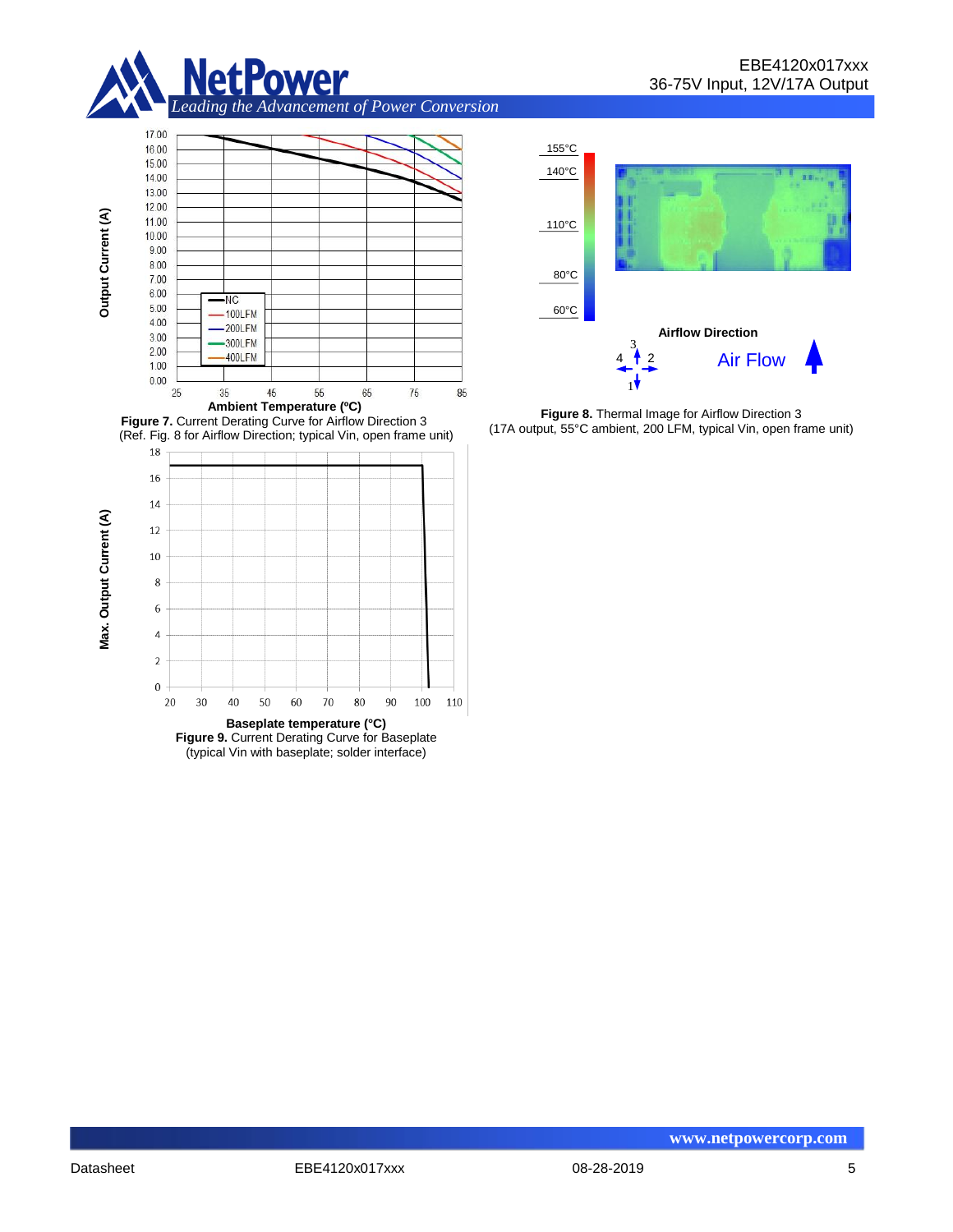

#### **Feature Descriptions**

#### **Remote ON/OFF**

The converter can be turned on and off by changing the voltage between the ON/OFF pin and Vin(-). The EBE4 Series of converters are available with factory selectable positive logic and negative logic.

For the negative control logic, the converter is ON when the ON/OFF pin is at a logic low level and OFF when the ON/OFF pin is at a logic high level. For the positive control logic, the converter is ON when the ON/OFF pin is at a logic high level and OFF when the ON/OFF pin is at a logic low level.

With the internal pull-up circuitry, a simple external switch between the ON/OFF pin and Vin(-) can control the converter. A few example circuits for controlling the ON/OFF pin are shown in Figures 10, 11 and 12.

The logic low level is from 0V to 1.2V and the maximum sink current during logic low is 1mA. The external switch must be capable of maintaining a logic-low level while sinking up to this current. The logic high level is from 3.5V to 15V. The converter has an internal pull-up circuit that ensures the ON/OFF pin at a high logic level when the leakage current at ON/OFF pin is no greater than 50μA.



**Figure 10.** Opto Coupler Enable Circuit







**Figure 12.** Direct Logic Drive

#### **Output Voltage Adjustment (optional)**

Output Voltage Adjustment (trim) function is an optional feature. If this feature is selected, a trim pin is available at the output side of the EBE4 converter. The trim pin allows the user to adjust down or up the output voltage set point through an external resistor connected between the Trim pin and  $Vo(-)$  or  $Vo(+)$ pin. The output voltage trim range is 90% to 110% of the specified typical output voltage.

The circuit configuration for trim down operation is shown in Figure 13. To decrease the output voltage, the value of the external resistor should be

$$
Rdown = (\frac{511}{\Delta} - 10.22)(k\Omega)
$$

**Where** 

$$
\Delta = (\frac{|Vnom - Vadj|}{Vnom}) \times 100
$$

And

V*nom* = Typical Output Voltage V*adj* = Adjusted Output Voltage

The circuit configuration for trim up operation is shown in Figure 14. To increase the output voltage, the value of the resistor should be

$$
Rup = \left(\frac{5.11\text{Vol}(100 + \Delta)}{1.225\Delta} - \frac{511}{\Delta} - 10.22\right)(k\Omega)
$$

**Where** 

V*o* = Typical Output Voltage

As the output voltage at the converter output terminals are higher than the specified typical level when using the trim up function, it is important to make sure that the voltage at the output terminals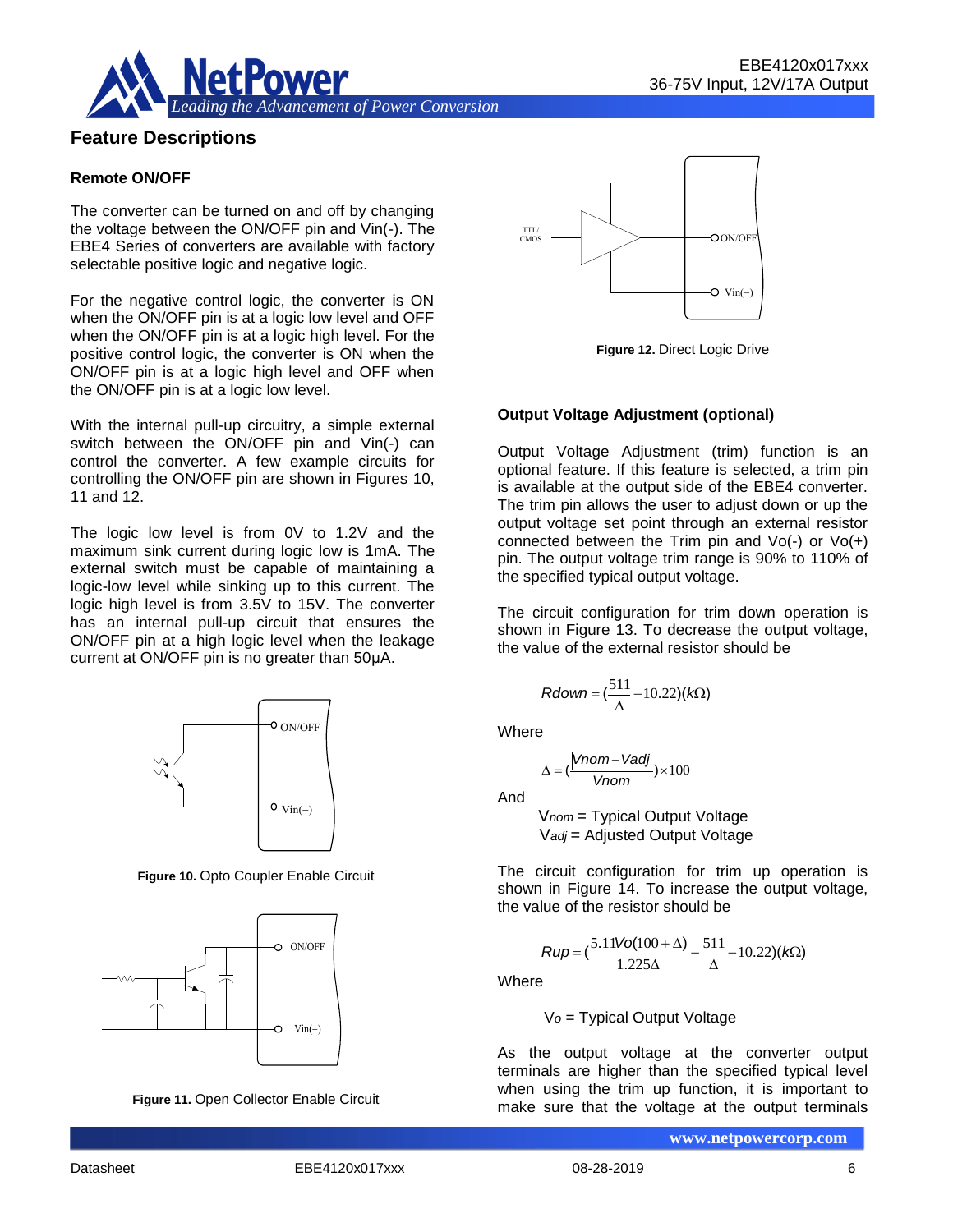

does not exceed the maximum power rating of the converter as given in the Specifications table.



**Figure 13.** Circuit to Decrease Output Voltage



**Figure 14.** Circuit to Increase Output Voltage

#### **Input Under-Voltage Lockout**

This feature prevents the converter from starting until the input voltage reaches the turn-on voltage threshold, and keeps the converter running until the input voltage falls below the turn-off voltage threshold. Both turn-on and turn-off voltage thresholds are defined in the Input Specifications table. The hysteresis prevents oscillations.

#### **Output Over-Current Protection (OCP)**

This converter can be ordered in either latch-off or auto-restart version upon OCP, OVP, and OTP.

With the latch-off version, the converter will latch off when the load current exceeds the limit. The converter can be restarted by toggling the ON/OFF switch or recycling the input voltage.

With the auto-restart version, the converter will operate in a hiccup mode (repeatedly try to restart) until the cause of the over-current condition is cleared.

#### **Output Over-Voltage Protection (OVP)**

With the latch-off version, the converter will latch off when the output voltage exceeds the limit. The converter can be restarted by toggling the ON/OFF switch or recycling the input voltage.

With the auto-restart version, the converter will operate in a hiccup mode (repeatedly try to restart) until the cause of the over-voltage condition is cleared.

#### **Over Temperature Protection (OTP)**

With the latch-off version, the converter will shut down and latch off if an over-temperature condition is detected. The converter has a temperature sensor located at a carefully selected position, which represents the thermal condition of key components of the converter. The thermal shutdown circuit is designed to turn the converter off when the temperature at the sensor reaches 120°C. The module can be restarted by toggling the ON/OFF switch or recycling the input voltage.

With the auto-restart version, the converter will resume operation after the converter cools down.

# **Design Considerations**

As with any DC/DC converter, the stability of the EBE4 converters may be compromised if the source impedance is too high or inductive. It's desirable to keep the input source ac-impedance as low as possible. Although the converters are designed to be stable without adding external input capacitors for typical source impedance, it is recommended to add 100 **uF** low ESR electrolytic capacitors at the input of the converter for each 100W output power, which reduces the potential negative impact of the source impedance on the converter stability. These electrolytic capacitors should have sufficient RMS current rating over the operating temperature range.

The converter is designed to be stable without additional output capacitors. To further reduce the output voltage ripple or improve the transient response, additional output capacitors are often used in applications. When additional output capacitors are used, a combination of ceramic capacitors and tantalum/polymer capacitors shall be used to provide good filtering while assuring the stability of the converter.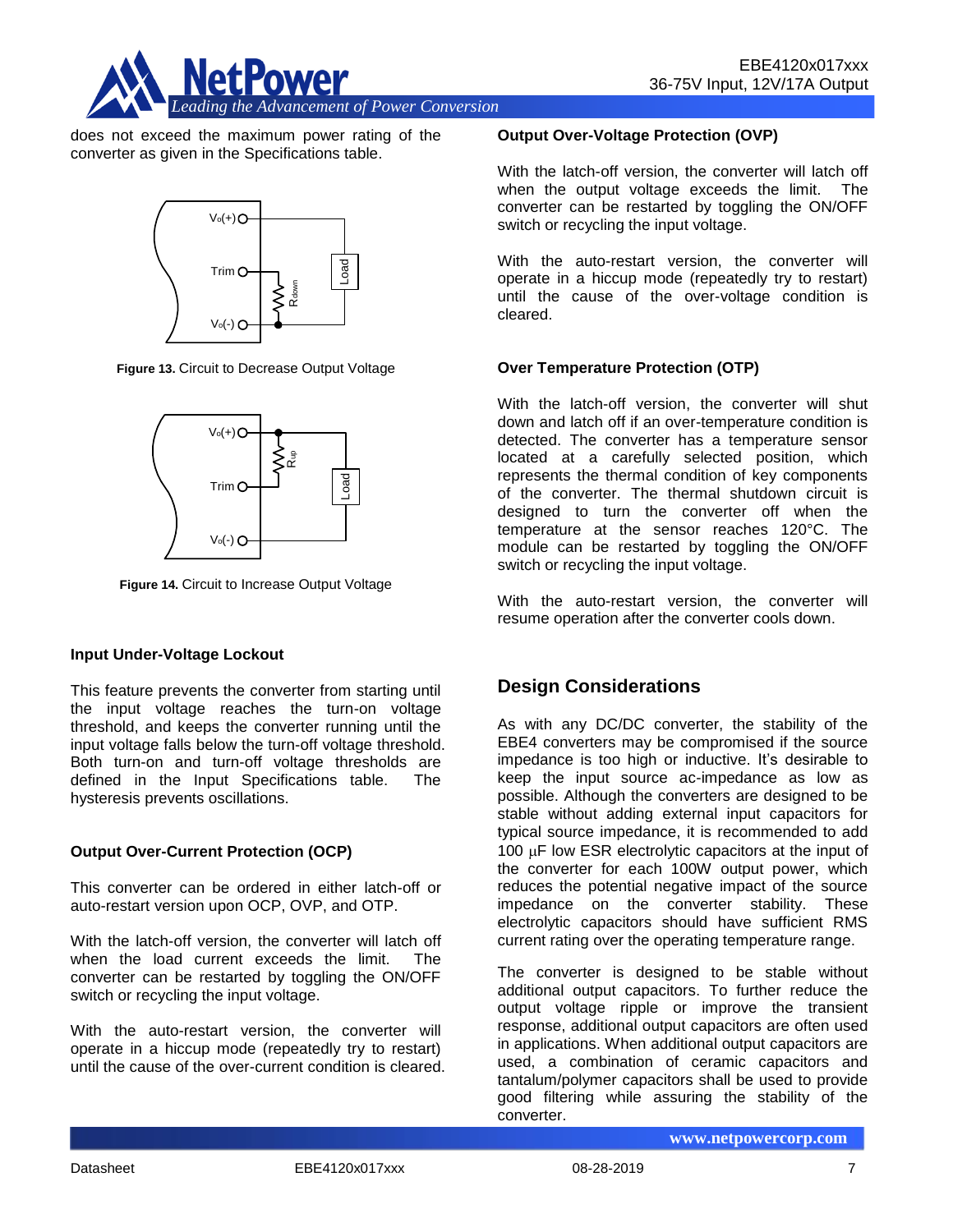

## **Safety Considerations**

The EBE4 Series of converters is designed in accordance with EN 62368 Safety of Information Technology Equipment Including Electrical Equipment. The converters are recognized by UL in both USA and Canada to meet the requirements in UL 62368, Safety of Information Technology Equipment and applicable Canadian Safety Requirement, and ULc 62368. Flammability ratings of the PWB and plastic components in the converter meet 94V-0.

To protect the converter and the system, an input line fuse is highly recommended on the un-grounded input end.

#### **Thermal Considerations**

The EBE4 Series of converters can operate in various thermal environments. Due to the high efficiency and optimal heat distribution, these converters exhibit excellent thermal performance.

The maximum allowable output power of any power converter is usually determined by the electrical design and the maximum operating temperature of its components. The EBE4 Series of converters have been tested comprehensively under various conditions to generate the derating curves with the consideration for long term reliability.

The thermal derating curves are highly influenced by the test conditions. One of the critical variables is the interface method between the converter and the test fixture board. There is no standard method in the industry for the derating tests. Some suppliers use sockets to plug in the converter, while others solder the converter into the fixture board. It should be noted that these two methods produce significantly different results for a given converter. When the converter is soldered into the fixture board, the thermal performance of the converter is significantly improved compared to using sockets due to the reduction of the contact loss and the thermal impedance from the pins to the fixture board. Other factors affecting the results include the board spacing, construction (especially copper weight, holes and openings) of the fixture board and the spacing board, temperature measurement method and ambient temperature measurement point. The thermal derating curves in this datasheet are obtained using a PWB fixture board and a PWB spacing board with no opening, a board-to-board spacing of 1", and the

converter is soldered to the test board with thermal relieves.

Note that the natural convection condition was measured at 0.05 m/s to 0.15 m/s (10ft./min. to 30 ft./min.

#### **Heat Transfer without a Baseplate**

With single-board DC/DC converter designs, convection heat transfer is the primary cooling means for converters without a baseplate. Therefore, airflow speed should be checked carefully for the intended operating environment. Increasing the airflow over the converter enhances the heat transfer via convection.

Figure 15 shows a recommended temperature monitoring point for open frame modules. For reliable operation, the temperature at this location should not continuously exceed 120 °C.



**Figure 15.** Temperature Monitoring Locations

#### **Heat Transfer with a Baseplate**

The EBE4 Series of converters has the option of using a baseplate for enhanced thermal performance.

The typical height of the converter with the baseplate option is 0.50''. The use of an additional heatsink or cold-plate can further improve the thermal performance of the converter. With the baseplate option, an additional heatsink can be attached to the converter using M3 screws.

For reliable operation, the baseplate temperature should not continuously exceed 100 °C

# **EMC Considerations**

The EMC performance of the converter is related to the layout and filtering design of the customer board. Careful layout and adequate filtering around the converter are important to confine noise generated by the switching actions in the converter and to optimize system EMC performance.